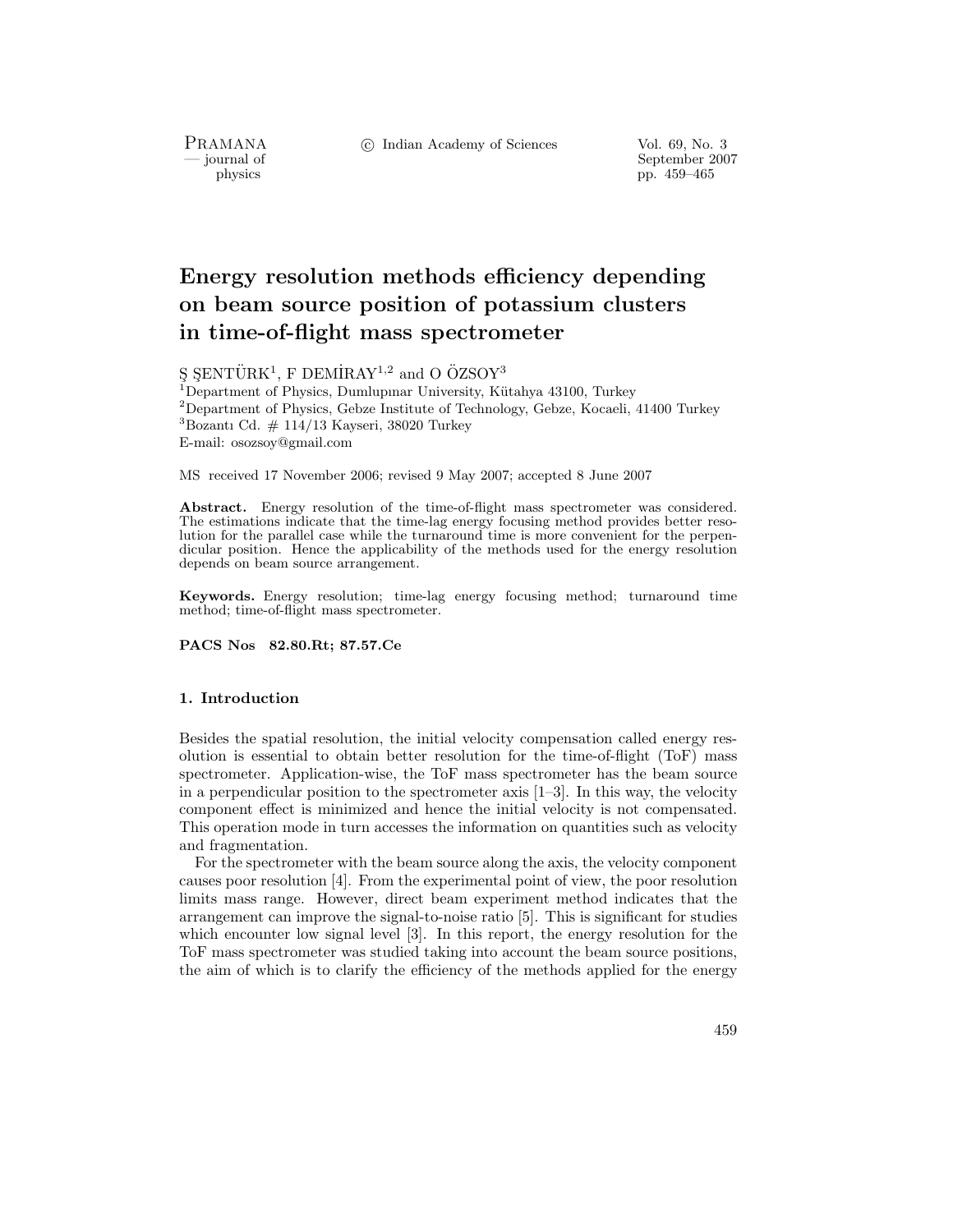# *S¸ S¸ent¨urk, F Demiray and O Ozsoy ¨*

resolution. The Wiley–McLaren-type geometry is utilized in a similar manner as the spectrometer geometry. In the following section, the principle of the spectrometer is explained. In §3, the methods for the energy resolution are given together with the results and we conclude in §4.

## **2. Principle of the spectrometer**

#### 2.1 *Description of the spectrometer*

The spectrometer has a beam source, ionization–acceleration and free-flight zones shown in figure 1 where the beam source positions are presented, namely along the spectrometer axis and perpendicular to the axis. The ionization–acceleration zone consists of regions A and B. In region A, the particles are ionized and they are pushed through region B by the electric field  $\bar{E}_1$ . The electric field  $\bar{E}_2$  accelerates the ionized particles further. The region L is the free-flight zone where the accelerated particles drift freely. In this region the accelerated particles experience no electric field and ion packets of different masses are separated. The mass-separated particles then come to the grounded microchannel plates (MCP) detector.

#### 2.2 *Time-of-flight calculation*

The total flight time of a particle having a mass  $m$  and charge  $q$ , starting from the initial distance  $x$  of the first grid with an initial velocity  $v$  along the spectrometer axis, will be the sum of three partial flight times (these are flight times in each region). The total flight time using the reduced parameter approach is given below eq. (1), where the reduced parameter approach simplifies the calculations, as

$$
T(x,v) = L\sqrt{m/2qV}f(X,S),\tag{1}
$$

where  $f(X, S)$  is a dimensionless function and is given by

$$
f(X, S) = \left[\frac{2(\sqrt{S^2 + EX} - S)}{E}\right] + \left[2b(\sqrt{S^2 + EX + 1} - \sqrt{S^2 + EX})\right] + \left[\frac{1}{\sqrt{S^2 + EX + 1}}\right].
$$
\n(2)

In this function,  $X = x/L$  is the reduced initial position of the particle,  $S =$  $v(m/2qV)^{1/2}$  is the reduced initial velocity,  $b = B/L$  is the reduced length of region B and  $E = (V_a/V)(L/A)$  is the reduced value of the electric field in region A. The notation of the parameters used here follows the studies of de Heer *et al* and Chandezon *et al* [6,7]. The function  $f(X, S)$  defines the flight time for the spectrometer arrangement and values of the parameters of this function determine the properties of the spectrometer.

460 *Pramana – J. Phys.,* **Vol. 69, No. 3, September 2007**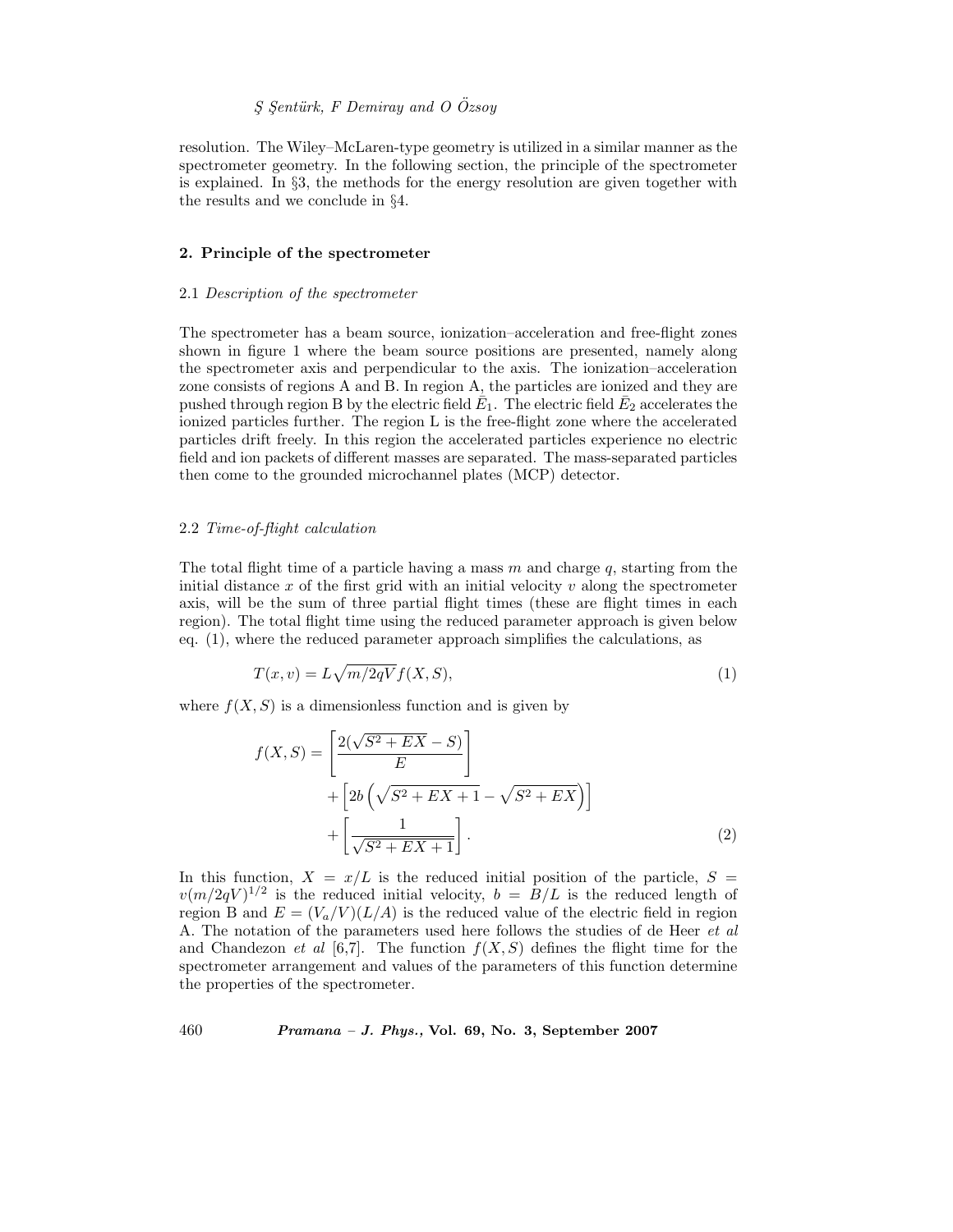

*Energy resolution in time-of-flight mass spectrometer*



#### **3. Energy resolution**

Energy resolution is to compensate the initial velocity component effect of the mass resolution. The compensation is carried out via turnaround time and time-lag focusing methods [1], which were implemented for  $f(X, S)$  and  $f(X, S = 0)$ .  $f(X, S)$ defines the spectrometer with the beam source along the axis while  $f(X, S = 0)$  is for the beam source perpendicular to the spectrometer axis.

# 3.1 *Turnaround time approach*

In the turnaround time method, two identical ions in the same position with the same initial kinetic energy, but with opposite velocities are considered [1]. The ion with opposite velocity needs a turnaround time to reach the detector compared to the ion with velocity along the detector direction. The expression for the turnaround time using eq. (1) is as follows:

$$
\delta T_v = 2mv/qE_1,\tag{3}
$$

$$
Pramana - J. Phys., Vol. 69, No. 3, September 2007
$$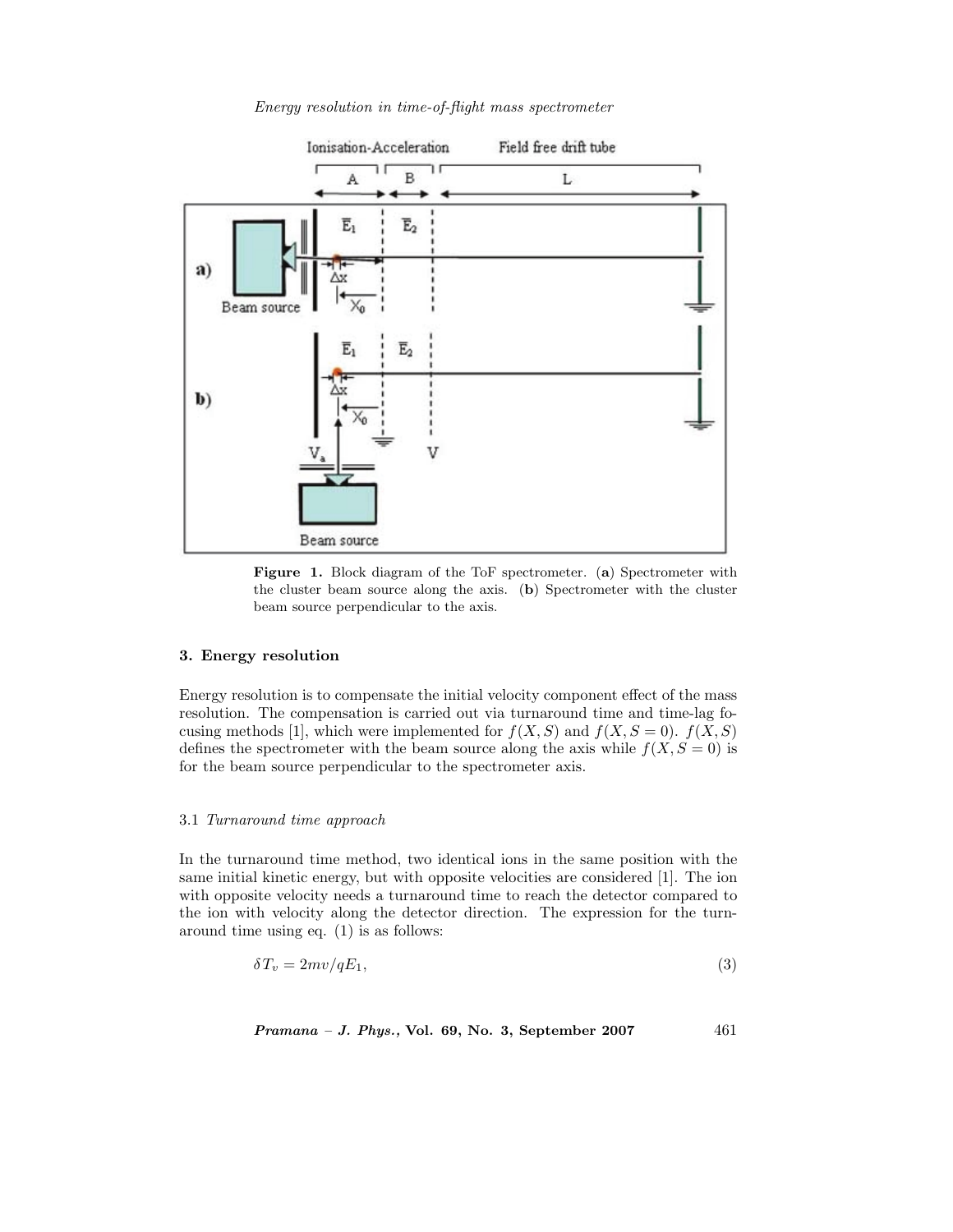

**Figure 2.** Mass resolution variation with the cluster size *n*. (**a**) Beam source parallel to the spectrometer axis and (**b**) beam source perpendicular to the axis.

where  $m, v$  and q are the mass, velocity and charge of the particle, respectively, and  $E_1$  is the magnitude of the electric field in region A. The mass resolution with eqs  $(1)$  and  $(3)$  is

$$
\left(\frac{m}{\delta m}\right)_v = \frac{1}{2} \frac{T}{\delta T_v} = \frac{LV_a \sqrt{q} f(X, S)}{v A \sqrt{32mV}},\tag{4}
$$

where  $V_a$  and  $V$  are the voltages for the acceleration plates,  $L$  and  $A$  are the lengths for the free flight region and ionization region, mass  $m$  and charge  $q$  belong to the particle and  $f(X, S)$  is the dimensionless function.

Using eq.  $(4)$ , the mass resolution was determined versus cluster size n for the 1.5 m and 2 m lengths. Potassium (K) clusters were considered throughout the calculations since we know the velocity of the clusters [5]. For the selected parameters, the mass resolution plots are given in figure 2 for the beam source along with and perpendicular to the spectrometer axis. The parameters are taken as  $V_a = 2.680$ kV,  $V = 5$  kV,  $v = 1000$  m/s for K clusters and  $A = 11$  cm and  $B = 3$  cm.  $f(X, S)$ function with these parameters has a value of 1.037 and the value for  $f(X, S = 0)$ is 1.042 where the length  $L$  is 1.5 m. Note that practicable values from experiment are taken for the length L.

From figure 2, one can see that the resolution is much better for the perpendicular position compared with position along the beam source. With increasing  $n$ , the  $m/\delta m$  values become smaller than 1000 with  $n \geq 1250$ . Chandezon *et al* reported similar resolution for sodium (Na) clusters having the beam source perpendicular to the axis [7]. For beam source along the axis, the resolution is relatively poor and this limits mass range to the smaller clusters. The poor resolution is due to the initial velocity. The plots also indicate that the increase of the free drift region length  $(L)$  improves the resolution, but not considerably.

In order to improve the poor resolution, the voltages  $V_a$  and  $V$  are varied, and the rest of the parameters were kept the same as in figure 2. The obtained resolution with respect to the voltage variations for  $L = 1.5$  m and  $K_n$  ( $n = 1$ ) is shown in figure 3. The resolution is better around two orders of magnitude for voltage  $V_a = 8$  kV and voltage  $V = 1$  kV. But, one has to notice that  $f(X, S)$  function had the value of 1.037 for the results presented in figure 2.

462 *Pramana – J. Phys.,* **Vol. 69, No. 3, September 2007**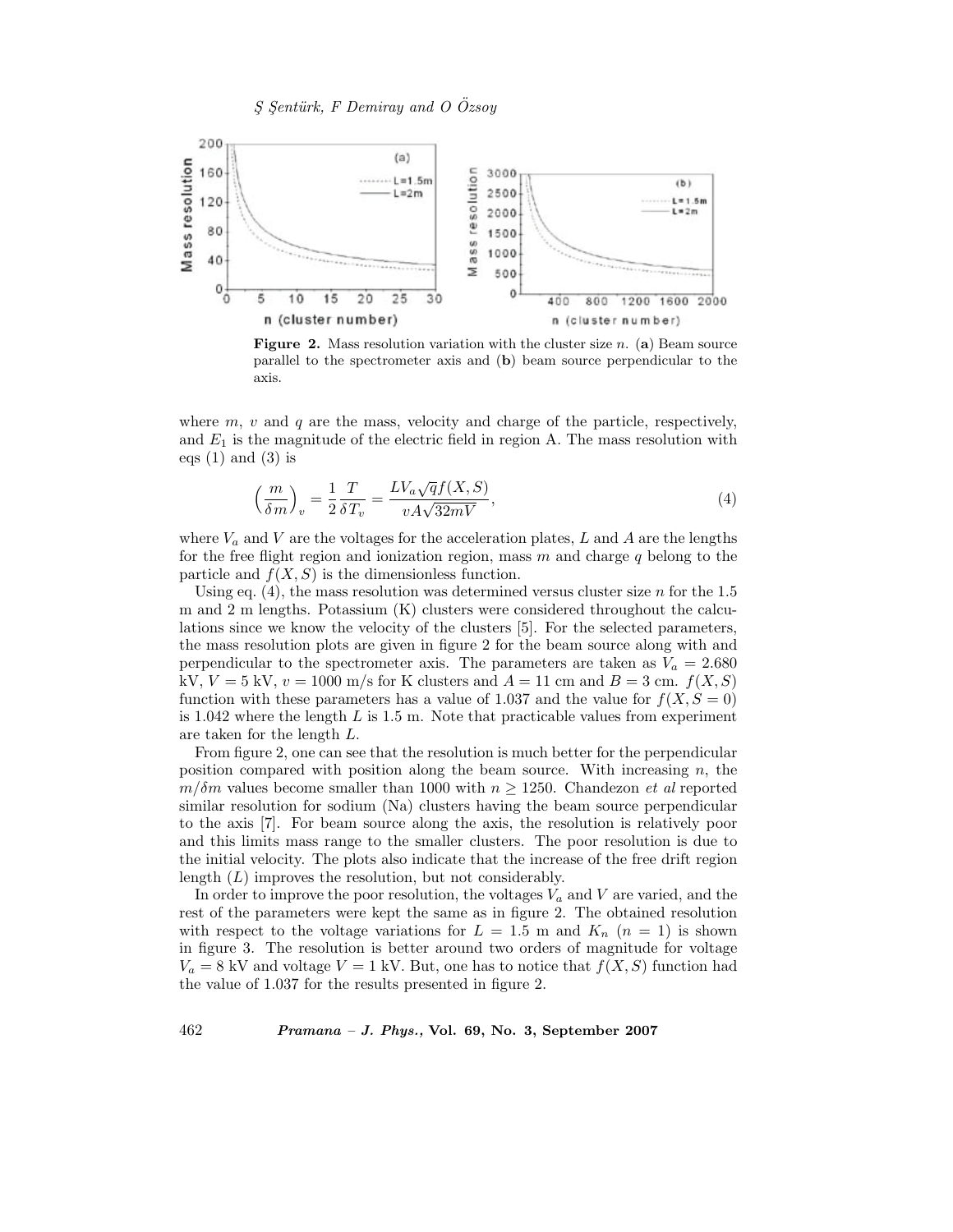*Energy resolution in time-of-flight mass spectrometer*



**Figure 3.** Mass resolution vs. voltage variation. (a)  $V_a$  is varied and *V* kept constant, (**b**)  $V$  is varied and  $V_a$  kept constant.

| $V_a$ variation |     |                                                                      | $V$ variation |     |       |
|-----------------|-----|----------------------------------------------------------------------|---------------|-----|-------|
| $V_a$ (kV)      |     | $V$ (kV) $f(X, S)$ (no dim.) $V$ (kV) $V_a$ (kV) $f(X, S)$ (no dim.) |               |     |       |
| 5.0             | 1.0 | 0.772                                                                | 1.0           | 8.0 | 0.679 |
| 5.5             | 1.0 | 0.754                                                                | 1.5           | 8.0 | 0.760 |
| 6.0             | 1.0 | 0.737                                                                | 2.0           | 8.0 | 0.814 |
| 6.5             | 1.0 | 0.721                                                                | 2.5           | 8.0 | 0.852 |
| 7.0             | 1.0 | 0.706                                                                | 3.0           | 8.0 | 0.882 |
| 7.5             | 1.0 | 0.692                                                                | 3.5           | 8.0 | 0.905 |
| 8.0             | 1.0 | 0.679                                                                | 4.0           | 8.0 | 0.925 |

**Table 1.**  $f(X, S)$  value with respect to *V* and  $V_a$  variation.

For the results given in figure 3, we calculated the value of the function  $f(X, S)$ . The obtained values for the function are less than 1 (table 1). The decrease of  $f(X, S)$  results in loss in spatial resolution resulting from the enlargement of the ionization region  $(\Delta x)$  [4,7]. The table implies that improvement of the energy resolution results in decreasing the spatial resolution.

 $f(X, S)$  was scanned over the reduced parameter  $X(X = x/L)$  for finding out if the value of the function can be obtained around 1 in which  $x$  is the distance measured from the last grid of the ionization position to the ionization volume. In this case, the spatial resolution can be recovered. The results presented in figure 4 illustrate that the values of the function decreases further as one shifts the ionization region to the last grid of the ionization region. This manifests that the spatial resolution cannot be recovered. Hence, the perpendicular position along with the turnaround time method provides the spectrometer with the high spatial and energy resolution.

# 3.2 *Time-lag energy focusing*

Time-lag focusing method is based on the idea that ions are created and then the formed ions are accelerated, hence producing time-lag  $\tau$  between the formation of the ions and acceleration of the ions [1]. To describe the method in detail, we may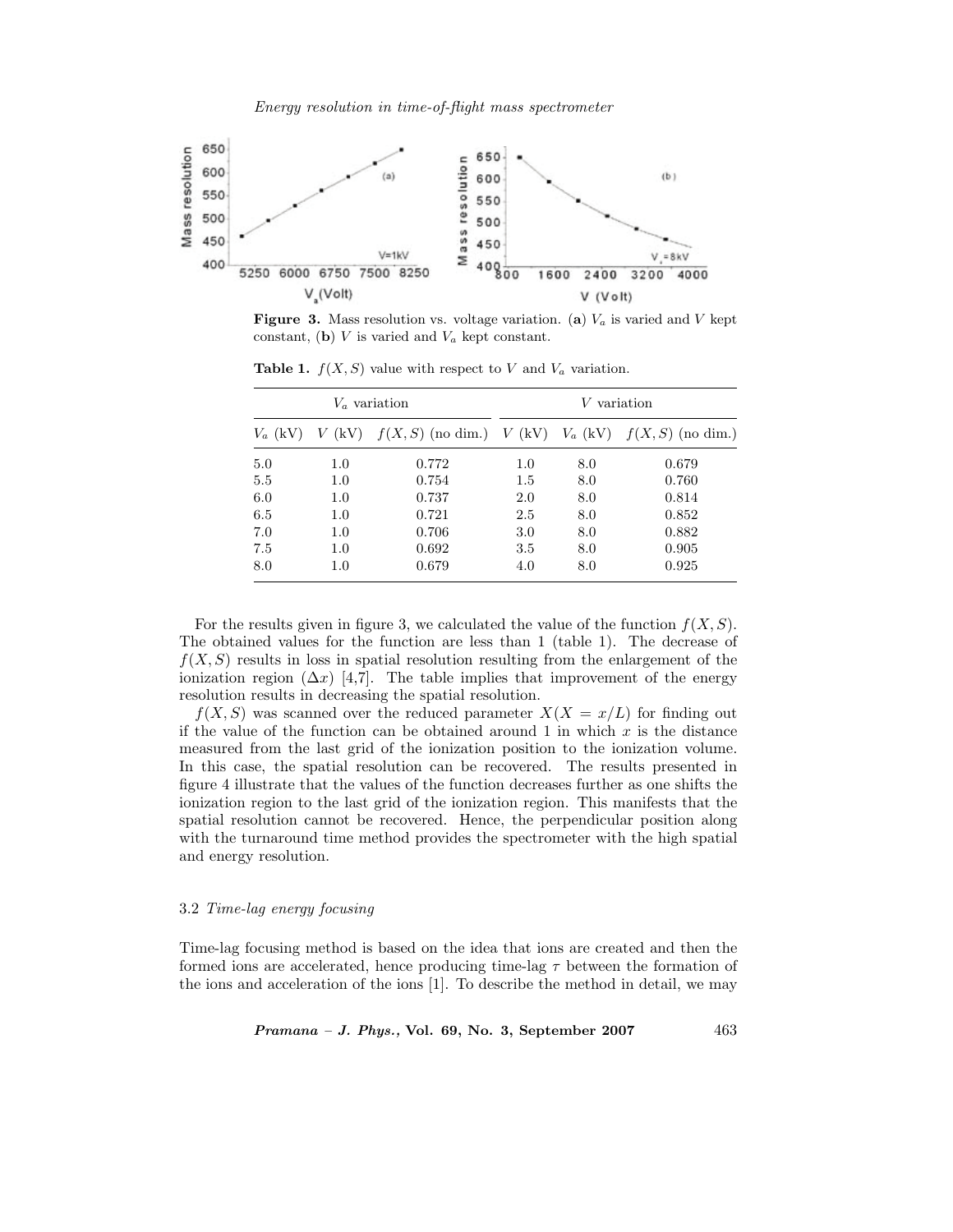

**Figure 4.** The  $f(X, S)$  function values with the X reduced parameter.

consider three identical ions, but with initial velocities  $\pm v_0$  and 0 at the position  $x_0$ , respectively. The ions will have the new positions  $v_0\tau$  due to the initial velocities that produce flight time difference with respect to  $x_0$ . Without time-lag the time difference is nearly half the turnaround time  $\partial T_v$  and then using eq. (1) we get

$$
T(x_0, -v) - T(x_0, 0) = T(x_0, v) - T(x_0, 0) = 2mv/qE_1.
$$
\n(5)

During the time-lag, the time difference for each ion is

$$
T(x_0 + v\tau, -v) - T(x_0 - 0) \approx v\tau \frac{\partial T}{\partial x}.
$$
\n(6)

In order to eliminate the time difference defined by eq. (5), the change in the flight time given by eq. (6) should compensate the flight time obtained without time-lag. The requirement is as follows:

$$
v\tau \frac{\partial T}{\partial x} + \frac{mv}{qE_1} = 0. \tag{7}
$$

From this equation,

$$
\tau = -\frac{m}{qE_1 \left(\partial T/\partial x\right)}.\tag{8}
$$

From eq. (8), the method is mass-dependent, but it is independent of velocity. Also the ion-lag focusing is possible when  $\frac{\partial T}{\partial x}$  is negative. The positive value can result in defocusing since  $\partial T/\partial x = 0$  is required for the spatial resolution [1,7].

Using eq. (8), we plotted  $\tau$  as a function of cluster sizes for both perpendicular and parallel positions of the beam sources (figure 5) considering  $L = 1.5$  m and  $L = 2$  m. The parameters used for the plot are the same as in figure 2 to have the same spatial resolution. For the perpendicular position, the mass range up to  $K_{170}$ is within the experimental value for  $L = 2$  m while the range is  $1 \leq K_n \leq 85$  for  $L = 1.5$  m. The mass limitation for parallel position takes place at  $K_{168}$  for  $L = 2$ m and it is at  $K_{85}$  for  $L = 1.5$  m. The reported experimental  $\tau$  values are in the range of  $0-3$   $\mu s$  [1]. On the one hand, this points out that the time-lag approach is a more convenient method for the parallel position of the beam source when the mass range obtained via turnaround time is taken into account (see figure 3 for the

464 *Pramana – J. Phys.,* **Vol. 69, No. 3, September 2007**